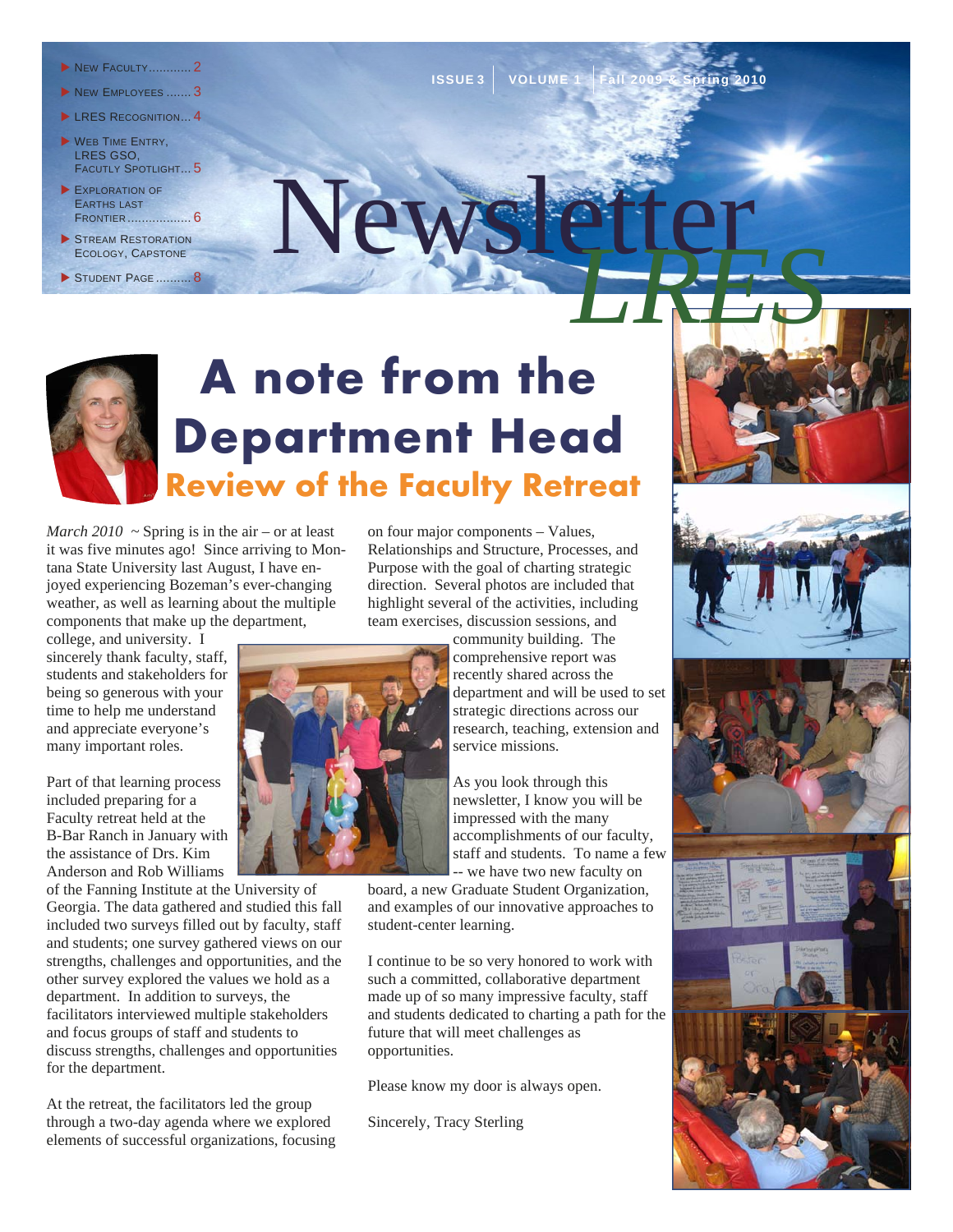### *Please welcome the following new LRES Faculty*  **New Faculty**

*"Many thanks to the search committee and its chair Brian McGlynn, Interim Head Bruce Maxwell, and Dean Jacobsen for their tireless efforts through this impressive process. The Department should be very proud of accomplishing a cluster hire and attracting such excellent faculty to LRES. I am very much looking forward to work‐ ing with you all as we chart our next steps."* 

*~ Sincerely, Tracy Sterling*

**Dr. Jack Brookshire, Biogeochemistry.** 

My research focuses on biogeochemistry and ecosystem analysis. I am particularly interested in how climate and atmospheric variation interact with local bio‐ geochemical processes to organize the macroscopic properties of ecosystems that, in turn, feedback to influence the atmosphere‐climate system. Most broadly, I seek a general understanding of how ecosystems work as complex adaptive systems. I am also interested in



how modern human activities are changing ecosystem structure and function at local to global scales via atmospheric pollution, disturbance, and climate change.

Most recently, I come from Princeton University where I conducted postdoctoral work on the nitrogen cycle in tropical rainforests using a combina‐ tion of field and laboratory analysis and theoretical modeling. Prior to this I received a B.S. and M.S. from Oregon State University and a PhD from Virginia Tech. My dissertation work focused on nutrient cycling in streams and the influence of atmospheric deposition and climate variation on pat‐ terns of nitrogen loss from forest watersheds. In addition to nutrient cy‐ cling, however, I have also conducted research and maintain active inter‐ ests in botany, hydrology, disturbance ecology, plant community ecology, and plant‐animal interactions.

I am currently very excited about the challenges involved with developing a more unified understanding of how nature works from both biogeo‐ chemical and evolutionary views: How are nutrient cycles organized glob‐ ally? How does the emergence of energy and nutrient flows at the scale of ecosystems feedback on local processes of uptake and metabolism operat‐ ing at the organismal level and, in turn, act to organize structural and func‐ tional properties of ecosystems over vast geographic areas? How are these interactions maintained over time, particularly in the face of modern human activity? My research interests are increasingly focused on under‐ standing how biogeochemical pattern emerges in complex systems from the interplay of environmental variation and *evolved* strategies for dealing with nutrient limitation and other constraints and how these patterns respond to global change. Current research in my laboratory focuses on natural abundance isotope distributions in forests, plant‐soil‐nutrient in‐ teractions, atmospheric deposition in remote regions, small watershed biogeochemistry, and ecosystem modeling.

I look forward to training graduate students in the fields of biogeochemis‐ try and ecosystem analysis and working together to develop new ideas about how ecosystems work. In addition to ongoing projects, I am cur‐ rently developing ideas for local research in Montana that will both ad‐ dress fundamental research questions as well as critical issues in land/ water management in the region. I am broadly interested in teaching undergraduate and graduate courses in ecosystem ecology, biogeochemistry, and global change from an Earth‐system perspective. This may include

courses in ecosystem biogeochemistry, isotope analysis, and biogeochemical the‐ ory.

**Dr. Paul Stoy, Land-Atmosphere Interactions.** "Climate influences vegetation by dictating the physical environment in which plants grow.

Vegetation influences climate by exchanging material (like  $CO<sub>2</sub>$  and water) and energy (like heat) with the atmosphere.



I study this exchange of mass and energy between the biosphere and the atmosphere using a technique called eddy covariance. The scale at which the eddy covariance system operates is about that of a forest patch or a farmer's field, so I study the photosynthesis, evaporation, and reflectance of something the size of a field or a forest rather than something the size of a leaf, a plant, or Montana, although scaling observations across scales in space and time remains a major interest. The type of research question I might ask would be 'how and why does vegetation change alter photosyn‐ thesis, ecosystem respiration, evaporation, transpiration and surface tem‐ perature, and what are the consequences for regional and global climate?'

Before coming to Bozeman I worked with the ABACUS (Arctic Biosphere Atmosphere Coupling at Multiple Scales) consortium at the University of Edinburgh. My tasks involved coupling soil‐plant‐atmosphere‐remote sensing measurements with process‐based models using data assimilation techniques, in essence fusing measurements and process‐based models to improve understanding of arctic ecosystem function. I studied the carbon and water cycles of terrestrial ecosystems for my PhD. research at the Nicholas School of the Environment at Duke University. Specifically, I measured and modeled carbon and water fluxes from three different ecosystems that model SE U.S. Piedmont succession from abandoned agriculture to pine forest to mature hardwood forest ecosystems in the Duke Forest, NC.

I am excited about a number of research challenges related to measuring and modeling carbon, water and energy fluxes, and I would like to keep most of my research focused here in Montana as well as the U.S. Arctic. Notable examples include the effects of large‐scale beetle outbreaks on regional carbon cycling and hydrology, and the role of global climate change on observed wide‐scale vegetation changes in the Arctic. I am also interested in information theory and regularization approaches for tackling challenges of scale in ecology. Much of my current research is focused on a global eddy covariance dataset called FLUXNET that includes thousands of years of measurements from hundreds of global ecosystems. understanding how each different global vegetation type interacts with the atmosphere and the climate system is something that will keep me and my students and colleagues busy for years.

The types of courses I am interested in developing follow my research interests. At the undergraduate level this may include atmospheric science or a more focused course on Land Atmosphere Interaction that has historically gone by various guises including Micrometeorology, Biophysical Ecology, or Ecological Climatology. An upper level undergraduate/graduate course on contemporary issues in carbon cycle science or global change would also be of interest, as would a course for non‐majors on the physical basis of global change from an interdisciplinary perspective."

**Dr. Stephanie Ewing, Soil Science, currently with the USGS in Boulder, CO, will arrive in July 2010.**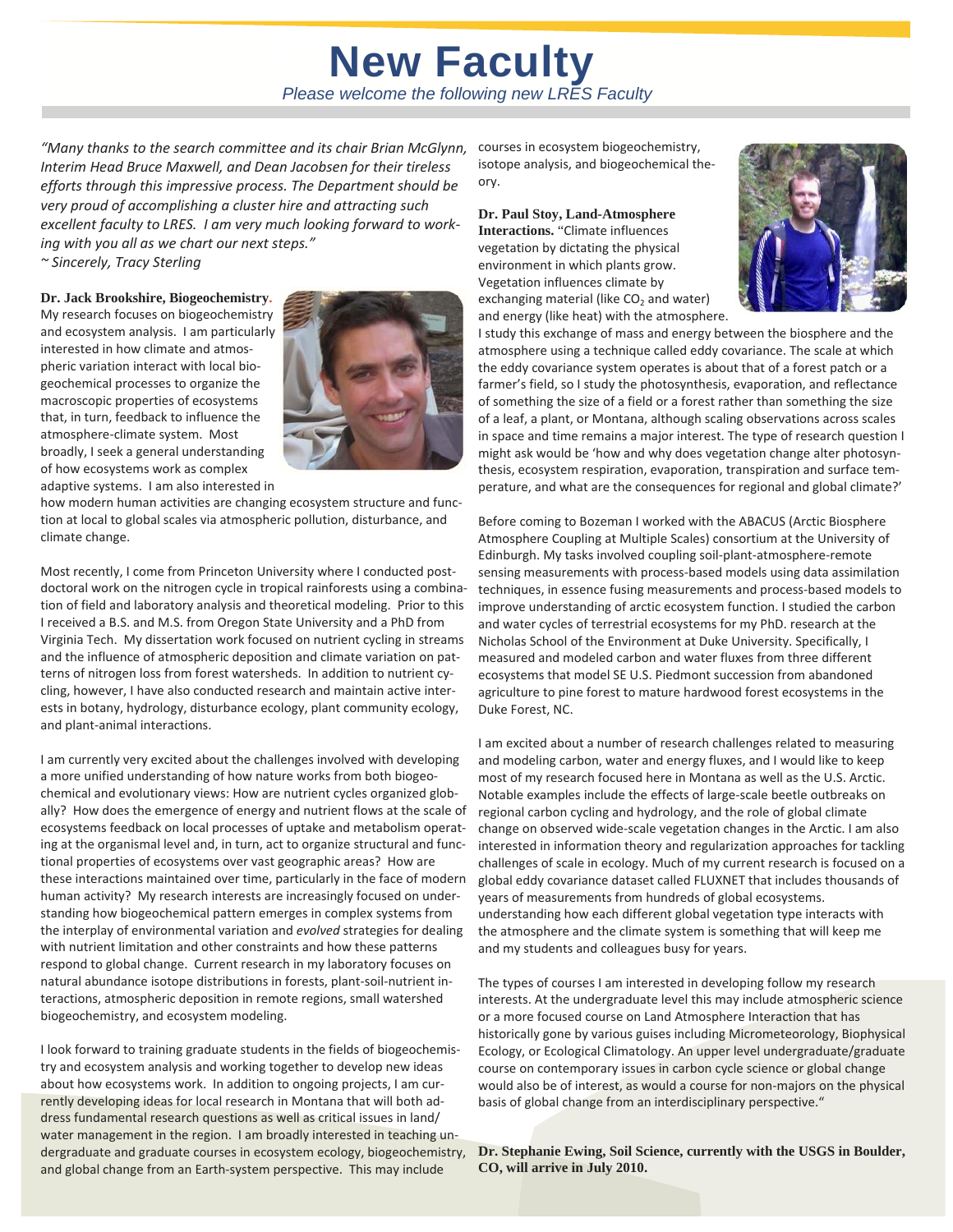## **New LRES Employees**

*Please help to welcome the following new employees.* 



### **Dr. Heather Adams, Postdoctoral fellow working with John Priscu**

Heather has joined the Priscu Research Group as a postdoctoral research associate focusing on bacteria in methane rich lakes in Northern Alaska. She recently earned her doctorate in the Department of Ecology and Evolutionary Biology at the University of Michigan and has Bachelor degrees in Art History and Biology from UC Santa Barbara. Her research interests include how the effects of climate change, such as increased temperature and methane release, interact with community composition to control aquatic bacterial production and various ecosystem functions. In her free time, she enjoys exploring Bozeman.



#### **Dr. Noel Palmer, Postdoctoral fellow working with John Priscu**

Noel is a new postdoc in the Priscu research group working on the WAIS divide project. He comes to MSU after finishing his Ph.D. in analytical chemistry at the University of Idaho's Chemistry Department. His dissertation was focused on the characterization and study of humic materials, their redox chemistry, and redox transformations of inorganic arsenic mediated by these biopolymers. This research tied together a number of spectroscopic methods including fluorescence spectroscopy, ESR spectroscopy, NMR, and dynamic light scattering methods to study both solid and aqueous humic materials. When not in the lab, Noel enjoys spending time with his family (and 2 kids) on the ski hill, fishing, hiking, or biking.



#### **Rob Edwards, Project Manager working with John Priscu**

Starting in Jan, 2010, Rob joined LRES as Project Manager for the Whillans Ice Stream Subglacial Access Research Drilling project. WISSARD is a multidisciplinary research project to probe the unexplored subglacial environment of West Antarctica funded by the Office of Polar Programs at the National Science Foundation,. The microbiological and geochemical studies are lead by John Priscu. Rob received his MS in 1986 from the Curriculum in Ecology at the University of North Carolina at Chapel Hill. In addition to Antarctica, he has worked on research projects in locations as diverse as Appalachian piedmont streams, Rocky Mountain watersheds, Canadian boreal forests, and the Gulf of Alaska.



#### **Dr. Yoon-Suk Kang, Postdoctoral fellow working with Tim McDermott**

Yoon-Suk is a new post doctorate in the department, joining the McDermott lab in January. Yoon-Suk obtained his Ph.D. in environmental microbiology, Korea University, and his work now focuses on dissecting the signal transduction system that bacteria use in order to detect arsenite in their environment and how this detection system regulates the expression of genes that encode enzymes involved in arsenite oxidation. When not in the lab, Yoon-Suk enjoys reading and playing soccer. He hopes to make more friends and so stop by and say hello. You just might be recruiting a real ringer for your soccer team!



#### **Melissa Graves, Research Associate working with Fabian Menalled & Jane Mangold**

Melissa is a Research Associate with Fabian Menalled and Jane Mangold where she also works as a Weeds and IPM Specialist. She identifies plant specimens and provides herbicide application recommendations as the Plant Identification Diagnostician for the Schutter Diagnostic Lab. She is assisting Colorado State University with development of the Lucid Key for small grain weeds which will be accessible through the High Plains IPM (Bugwood Wiki) website. She has a Bachelor of Independent Studies in Natural Science (Botany) and a Master of Science (Agronomy) from Murray State University, Murray, Kentucky and is now pursuing a Ph.D. in Weed Ecology at Montana State University.



#### **Rance Harmon, CIPM Classified employee**

Rance became the CIPM's E-Communications Coordinator in mid-January 2010. His duties include managing all aspects of electronic communications for the Center, including serving as the webmaster for the center's website: www.weedcenter.org. Rance completed an M.S. Degree from MSU's Computer Science Department in December and also holds an M.S. Degree in Biology (ecology emphasis). His work experience includes working with landowners and developing Forest Stewardship outreach materials for Penn State's Natural Resources Extension. http://www.weedcenter.org/about/index.html



### **Emily Rindos, CIPM Classified employee**

Emily joined the Center for Invasive Plant Management (CIPM) staff at the end of July 2009 as the new Projects and Events Coordinator. In the months since, she has taken over production of CIPM's bimonthly e-newsletter, edited and readied for publication several past grant reports, and helped CIPM staff with numerous other projects. Most recently, she began coordinating the Weeds Across Borders 2010 conference. Emily earned a B.A. Degree in History from the University of Montana in 2009 and lives with her family in the Upper Shields Valley. http://www.weedcenter.org/about/index.html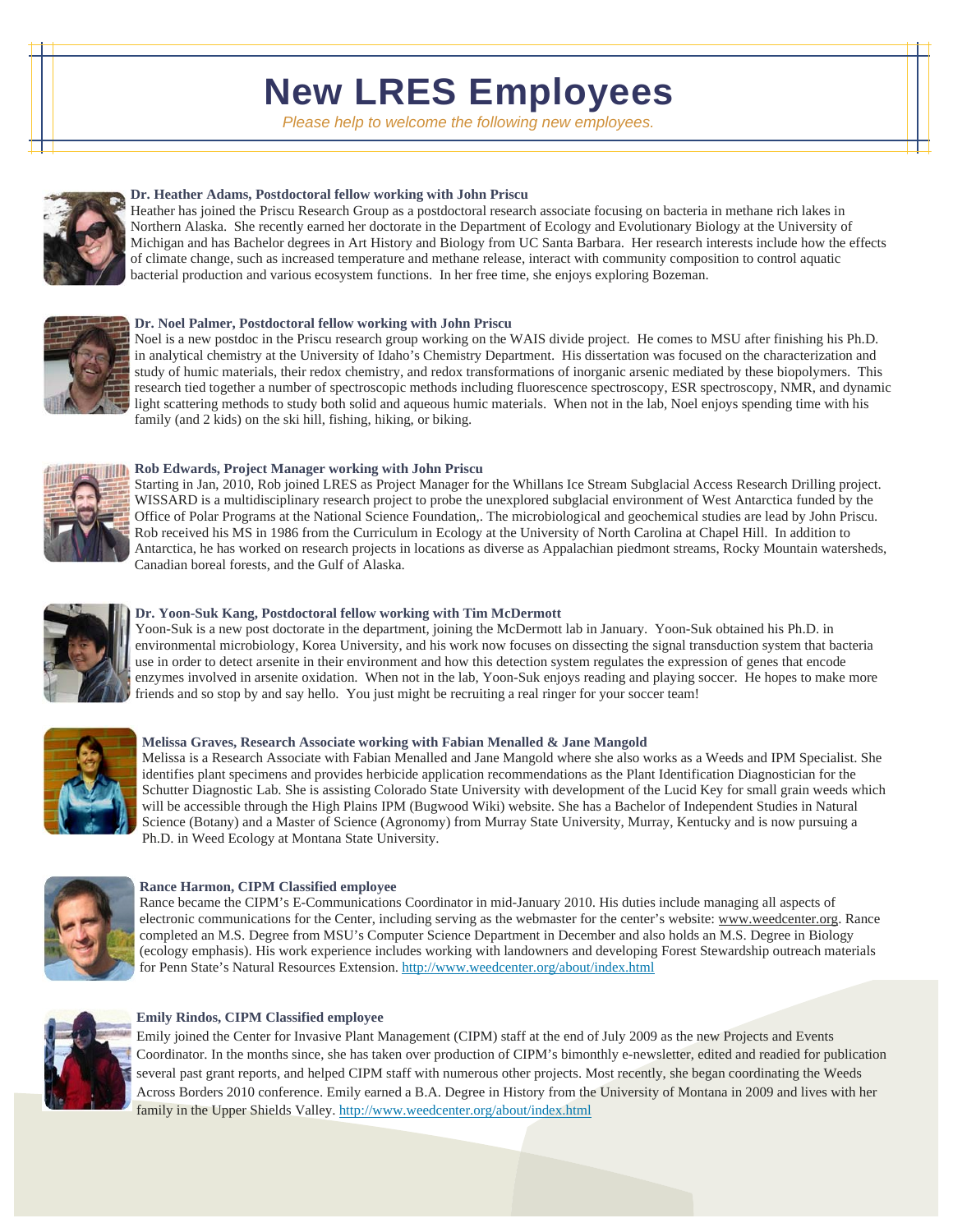# **LRES Recognition**

### *A quick snapshot of LRES faculty, Staff and Student awards, recognitions, honors, accomplishments and notices*

LRES received three American Society of Agronomy Excellence Awards in November 2009. As follows:

- 1. Adam Sigler et al., DVD 'yOur Groundwater'
- 2. Kathrin Olson-Rutz, Clain Jones, and Courtney Dinkins. 'Enhanced Efficiency Fertilizers', Extension bulletin (16 pages and under)
- 3. Clain Jones and Duane Griffith, 'Economic Nitrogen Rate Calculator for Small Grains', Computer software.

Center for Invasive Plant Management was presented with the Invasive Weeds Awareness Coalition's 2009 special achievement award for outstanding work in promoting education and research in invasive plant management and National Invasive Weed Awareness Week support.



 John Dore was a 2009 Cozzarelli Prize Recipient. Class I (Physical and Mathematical Sciences): "Physical and biogeochemical modulation of ocean acidification in the central North Pacific,"by John E.

Dore, Roger Lukas, Daniel W. Sadler, Matthew J. Church, and David M. Karl

Link: www.pnas.org/content/106/30/12235



Clain Jones was an invited speaker at the Manitoba Agronomists Conference in December 2009.



Lucy Marshall was awarded \$13,200 to address *Computational paradigms in modeling the impacts of climate variability on watershed yield*.



Brian McGlynn, Kelsey Jencso and Robert Payn were featured in the US Forest Service Pacific Northwest Research Station Annual Science Findings Issue 119. The article is titled "Exploring the hydro-

logic connections between landscapes and streams."



Bob Peterson was elected "Governing Board Representative" for Section P-IE. This is a 3-year commitment for the Plant-Insect Ecosystems Section, the largest section in the 6,500 member

Entomological Society of America.

Bob Peterson received the 2009 Award for Excellence in Integrated Pest Management, given by the Entomological Foundation.



Melanie Melendrez starts as a postdoctoral fellow of the National Academies of Science National Research Council based at AFRIMS (Armed Forces Research Inst. in Med Science) in Bangkok,

Thailand in April.



Alexey Kalinin was accepted and completed 2010's "Communicating Science to the Public". http:// eu.montana.edu/CommSci.

Alexey Kalinin received the award of 2010 Excellence winner for Montana State University's top seniors. Qualified seniors must have at least a 3.5 grade point average on a 4.0 scale as well as demonstrated campus leadership and community service. http://www.montana.edu/cpa/news/nwview.php? article=8085

The Spatial Sciences Center/GPS Lab is operating the MSU GPS base station (NGS) nationwide network. This service is being offered to local engineering and survey firms, and by local governments, for survey grade GPS work.

Four LRES faculty were nominated for the 2010 President's Excellence in Teaching Awards: Clain Jones, Bruce Maxwell, Kevin O'Neill, Lisa Rew.

The Sustainable Foods and Bioenergy Systems new B.Sc. degrtee was featured in the article by Treehugger "10 of the Best College Environmental Programs in the U.S." http:www.treehugger.com/files/2009/08/10-of-the-best-collegeenvironmental-programs-in-the-us.php



Kevin O'Neill was one of three MSU Faculty to receive the 2010 President's Excellence in Teaching Award which will be presented at MSU honors night in April.

Kevin O'Neill was the recipient of a MSU Alumni Association Faculty 2010 Award for Excellence.



Geoffrey Poole was awarded \$8,328 for his proposal titled *Assessing hydrologic response to channel reconfiguration: Science to inform the restoration process, Silver Bow Creek, Montana*.



John Priscu was elected a 2010 Fellow of the American Geophysical Union. Only one in a thousand members is elected to Fellowship each year.

John Priscu had essay on Darwin's impact on polar research published. Can be viewed at http://www.nsf.gov/news/ special\_reports/darwin/.

John Priscu was featured in an article titled "Prof anxious to return to Antarctica for scientific mission" which ran in the Billings Gazette http://billingsgazette.com/news/local/ article\_fe06da56-e54f-11de-8b9f-001cc4c002e0.html.



Tracy Sterling was named fellow of the Western Society of Weed Science at their 2010 Annual Meeting.



Kelsey Jencso was invited to give a talk at the American Geophysical Unions annual fall meeting in San Francisco. His presentation was titled "Hillslope hydrologic connectivity controls riparian groundwater

turnover: Implications of catchment structure for riparian buffering and stream water sources."



Seth Kurt-Mason received the Montana American Water Resources Association outstanding student presentation award, Fall 2009. His presentation was titled: Assessing groundwater-surface water

interactions before and after stream channel reconstruction: science to inform the restoration process, Silver Bow Creek, Montana.

**Faculty Department**  Department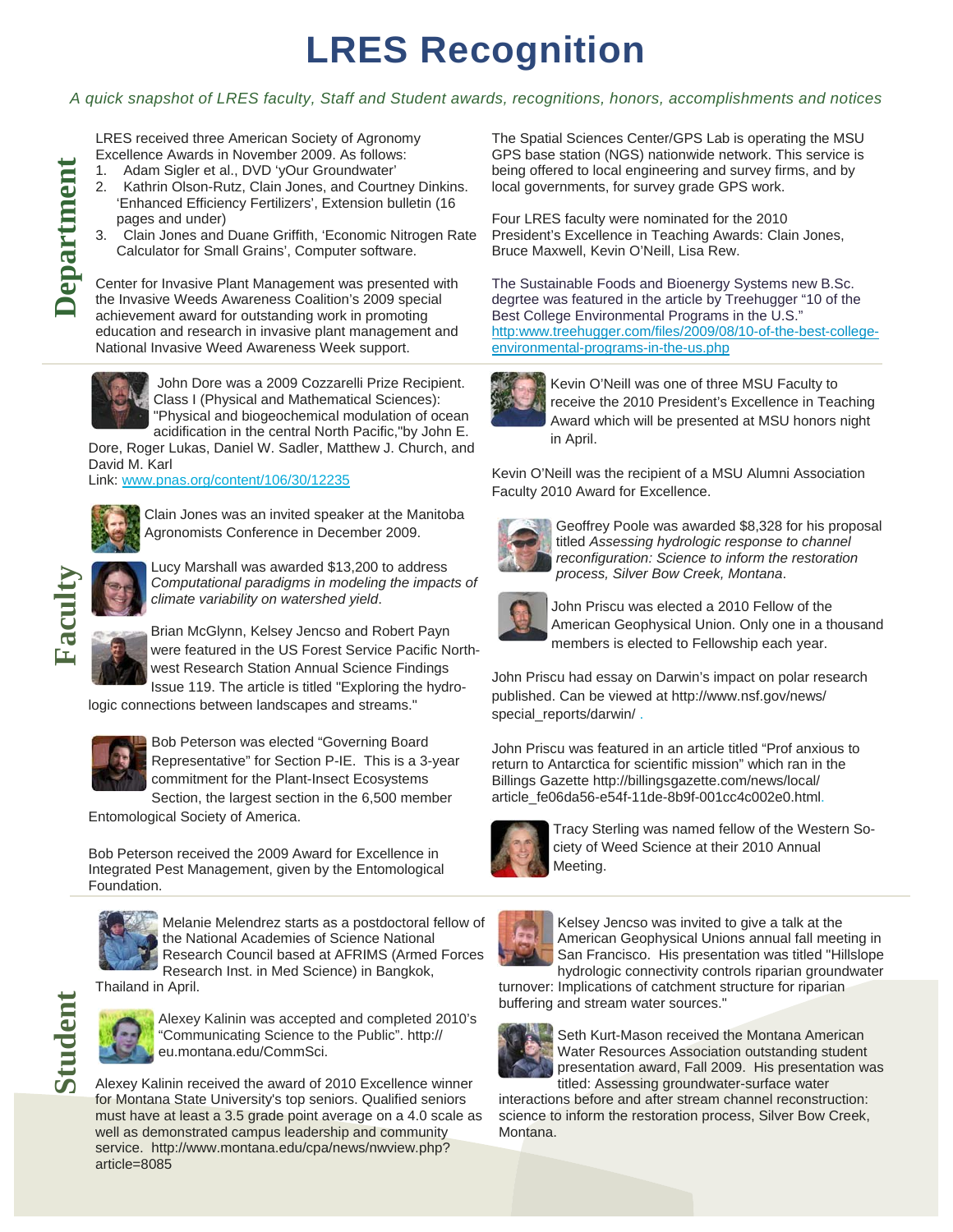

The LRES club has been making an impact on campus in an attempt to increase ownership between students and campus through a increased green environment and activates. Last year the club actively started a few new projects. The club is currently working with Students to help restore Danforth Park, NECO for several Earth Day projects, as well as a larger long term project involving the elementary schools and potentially the town of Bozeman. If you are interested in joining LRES Club or learning about their campus involvement please contact Carmel @ carmel.johnston@msu.montana.edu

## **New Web Time Entry**

### *Upgrade to electronic time entry*

Starting March 2010 all time entry will be submitted electronically and approved electronically. Web Time Entry (WTE) will ease many issues related to paper timecards. It will also eliminate the use of approximately 2,400 sheets of paper used every year in our department alone. If you were unable to attend one of the HR WTE training sessions please visit http:// www.montana.edu/hr/WDTE.htm or call HR at 406-994-3651.

# **LRES GSO**

*New Graduate Student Organization* 

During the Fall 2009 semester, Tristy Vick, Melissa Bridges, Ann McCauley, Jerome Schleier, and Tanya Skurski, with the help of faculty advisor Dr. Lucy Marshall, founded the new Land Resources and Environmental Sciences Graduate Student Organization (LRES GSO). The group is open to all graduate students, and aims to facilitate communication and interaction among graduate students, as well as between graduate students, faculty, and MSU administration. The primary goals of the LRES GSO are to provide support for graduate student symposia and seminars, serve as a source of information for activities and opportunities both within and outside the department, and organize social activities and events for LRES graduate students.

The organization is based on a committee structure, with leadership consisting of a Chair as well as liaisons to Faculty meetings, the Curriculum Committee, the Social Committee, and the Mentoring Committee. Elections will be held in May to fill these positions for the upcoming school year. So far, the group has been successful in helping to reform the departmental seminar series, has gained official recognition as a student organization from ASMSU, and has been actively participating in faculty meetings. There is also a website: https:// sites.google.com/site/lresgso/home. Contact Tristy, Melissa, Ann, or Jerome, if you're interested in getting involved.

# **Faculty Spotlight**

*Insight to the activities and projects of LRES Faculty* 

**Clain Jones'** 

appointment is approximately 70% Extension, 20% applied research, and 10% teaching (Nutrient Cycling, LRES



351). His Extension efforts focus on disseminating research results collected by him, on-campus faculty, research station faculty, and other regional researchers, with a goal to enhance sustainability of agro-ecosystems. One of his recent Extension programs has focused on modeling the effects of nitrogen rate on yield, quality, and economic return of spring wheat, winter wheat, and malt barley. This culminated in the development of an interactive web tool, in cooperation with Duane Griffith (Agricultural Economics), which allows the user to instantaneously observe the

effects of organic matter, soil nitrate levels, fertilizer costs, and grain prices on yield, quality, and net revenue. He also focuses on educating growers, crop advisers, and homeowners on management practices that decrease nutrient losses to the environment, such as leaching and volatilization. Recent documents that he has published have addressed the subjects of "Enhanced Efficiency Fertilizers" and "Nutrient Uptake Timing by Crops" in his endeavor to increase the efficiency of fertilizer use in the region. He is working on a document that will cover nutrient management practices for organic farms.

Clain is currently studying the effects of species, seeding time, and termination time on nitrogen fixation and soil nitrogen availability following legume green manures, in cooperation with Perry Miller and graduate students, Ann McCauley, Mac Burgess, and Justin O'Dea. Both <sup>15</sup>N natural abundance and mass balance

approaches will be used to calculate nitrogen fixation. Clain is also the lead in a three year project aimed at modeling overwinter soil nitrate changes based on previous crop, soil characteristics, and climate, and is a co-PI or collaborator on several other projects, including Rick Engel's study evaluating ammonia volatilization from Montana agricultural soils.

Clain is currently chair of both the Great Plains Soil Fertility Conference Planning Committee and the Rocky Mountain Certified Crop Adviser Program, and is a committee member of the MSU Extension Strategic Planning Committee, MAES Soil Nutrient Management Search Committee, LRES In-depth Peer Evaluation Committee, Montana Agri-Business Association Education Committee, and USDA WERA-103 Committee (Nutrient Management and Water Quality).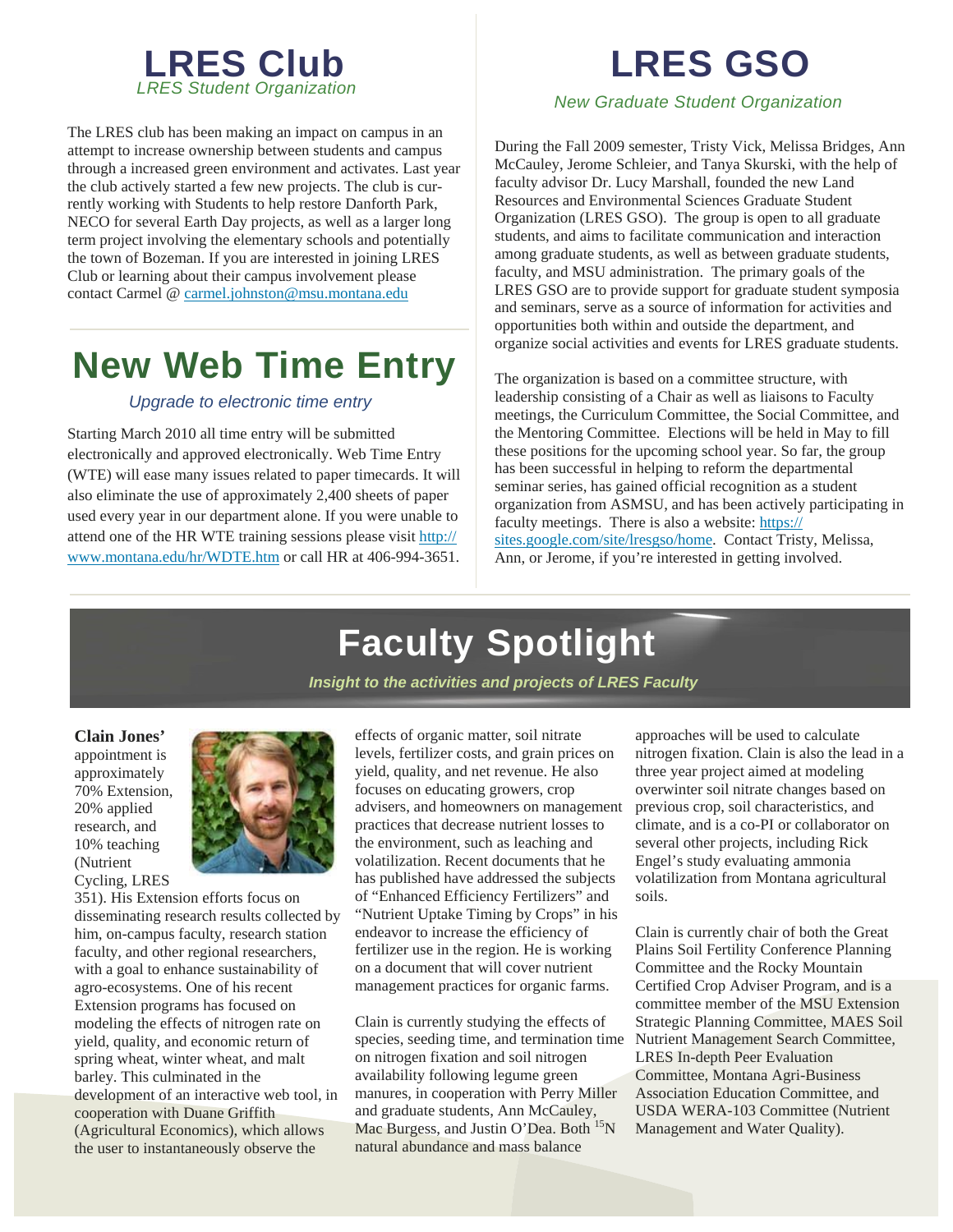# **Exploration of one of Earth's last frontiers**

LRES professor John Priscu is leading the way as the Chief Scientist for the \$10 million Antarctic WISSARD project, (Whillans Ice Stream Subglacial Access Research Drilling). WISSARD is the first large-scale multidisciplinary effort funded by the United States that will explore ecosystems beneath the Antarctic ice sheet. The 6-year project involves nine universities across the country and 13 scientists with expertise that includes geophysics, paleoclimate, geology, hydrology, remote sensing, and microbial ecology. The project is currently working with the University of Wisconsin's Ice Core Drilling Services to fabricate a hot water drill that will melt through almost 3,000 feet of ice to reach the subglacial environment of Lake Whillans, one of more than 200 lakes below the Antarctic Ice Sheet. Subglacial drainage from Lake Whillans will be sampled the following year near the grounding zone where the ice sheet floats over the ocean forming the Ross Ice Shelf. This latter component will utilize a sub-ice robot to collect samples from beneath the Ross Ice Shelf where subglacial rivers are thought to enter the ice-covered sea. These investigations will tell us more about the hydrological system underlying the WAIS, the mechanisms that contribute to melting ice sheets and associated sea level rise and about subglacial microbial processes responsible for biogeochemical transformations beneath the ice.

Research efforts in the Priscu Lab are focused on the sub-project GBASE, Geomicrobiology of Antarctic Subglacial Environments. GBASE will examine the distinct, but hydrologically related, subglacial environments of Lake Whillans and the ice sheet grounding zone. A combination of biogeochemical measurements and genomic information will provide insight into the biodiversity and the biogeochemical cycles occurring under the ice. Preliminary information produced by the Priscu Research Group indicates that bacterial carbon beneath the ice sheet exceeds that in all of our planet's surface lakes and rivers and that microbially mediated subglacial weathering processes rival that of the Amazon River with respect to its influence on global ocean chemistry. The microorganisms beneath the ice have been isolated from direct contact with the atmosphere for more than 10 million years and live in complete darkness at continuous subzero (centigrade) temperatures. Data collected on these microbes will provide us with information on how life thrives under such extremes and will yield important information on potential life on other icy worlds in our solar system and beyond. Personnel on GBASE within LRES include John Priscu, Chief Scientist, Project Manager Rob Edwards, Outreach and Education coordinator Susan Kelly, and graduate students Tristy Vick and Alex Michaud. Brent Christner (Louisiana State University) and Jill Mikucki (Dartmouth College), two former Priscu students, are CO-PI's on the project along with Andrew Mitchell who works with the Center for Biofilm Engineering at MSU. For more information about WISSARD or GBASE, please check out the WISSARD webpage at www.wissard.org or the Priscu Research Group website (http:// www.homepage.montana.edu/~lkbonney/).

~ Susan Kelly

### **Ecosystems Beneath the Antarctic Ice Sheet**



Priscu Group



#### Wissard Group

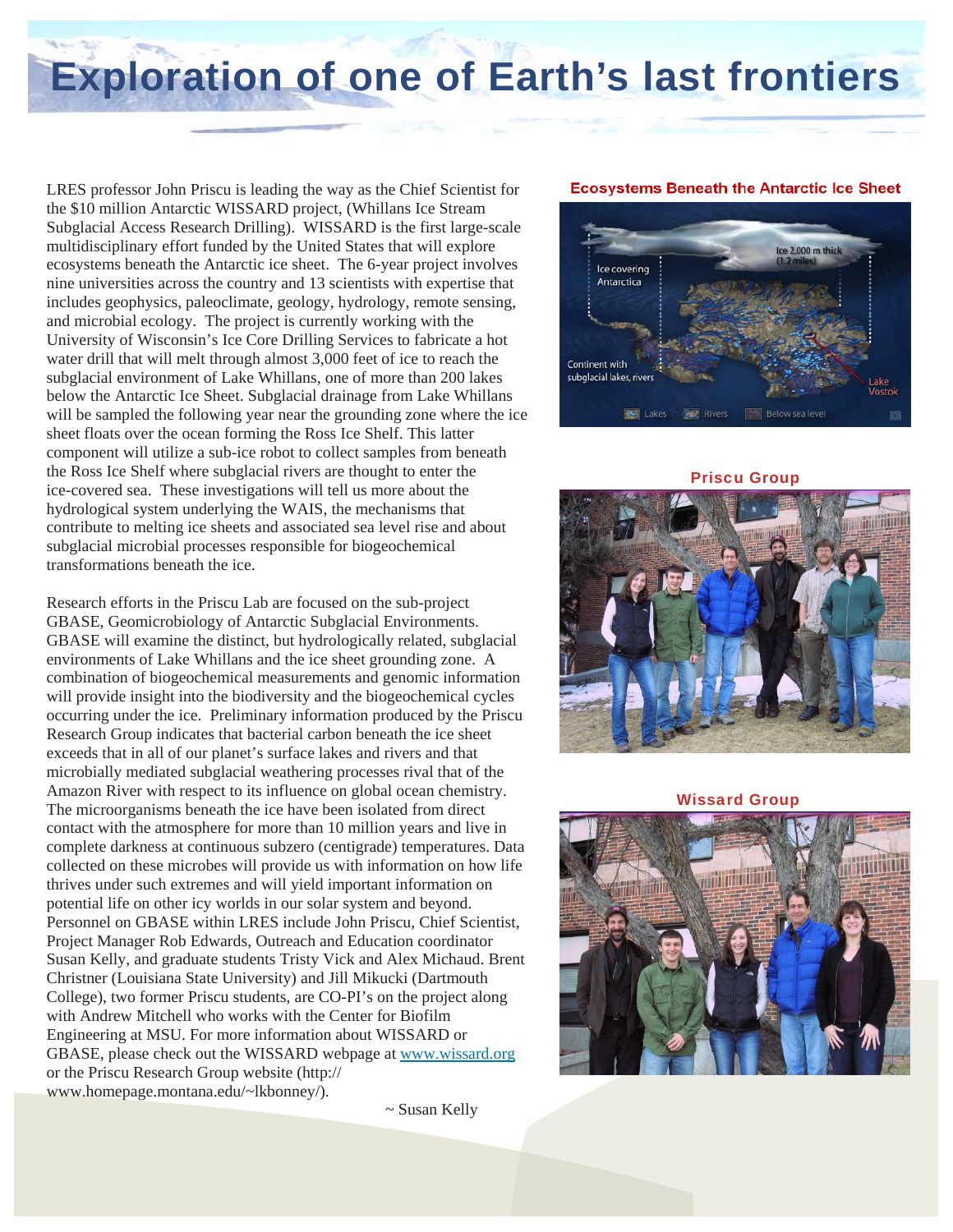### **Stream Restoration Ecology**

*Insight to the activities and projects of LRES 448 Class* 

**LRES 448** "A new course "Stream Restoration Ecology" (LRES448) convened for the first time during Fall of 2009 under the direction of Dr. Geoffrey Poole, Assistant Professor of Fluvial Landscape Ecology in LRES. Structured to incorporate student-led experiential learning, the course included reading and discussion of the primary literature, while assessing and compiling a set of restoration recommendations for Spanish Creek, a tributary of the Gallatin River that flows across the Flying D ranch, south of town.

The class was comprised of 15 students, about 1/3 graduate students and 2/3 Junior/Senior level undergraduates and took two field trips to Spanish Creek -- the first to get a sense of the ranch, the creek, and its history, and the second for each student to collect data to compile a small research project. Combined, the results these research projects formed the basis for of grazing bison on the ranch. Students

our assessment of current conditions on the concluded that reintroduction of beaver creek.

Based on their assessment and a review of restoration principles, techniques, and case studies gleaned from the scientific literature, the students in the class created a set of restoration recommendations that was presented to Danny Johnson, the ranch manager, and Carter Cruse, the aquatic resources specialist for Turner Enterprises, which operates the ranch. Results from the class, including the research projects, assessment, and recommendation were compiled on a class wiki, which can be accessed at http://

streamrestoration.wikispot.org/Fall\_2009

In the end, students surmised that the historic trapping and extirpation of beaver from the property was a primary source of degradation along the creek, and decreased the creek's resilience to the current practice might improve the health and vigor of riparian vegetation, improve habitat for trout, and create greater species richness along the creek.

"The students really poured themselves into this course," said Poole, reflecting back on his experience. "I couldn't have asked for a more dedicated or hardworking group. In the end, I think they taught me as much as I taught them." In fall of 2010, Dr. Poole hopes to return to Spanish Creek with his next set of students to build on the ideas developed by his first class."

~ Geoff Poole





### **LRES Capstone 2009** "The LRES

capstone course, a 2-semester sequence for seniors, is designed so that students apply the knowledge from their MSU coursework to an applied problem related to land resource management. This year's capstone class focused on applying science to the art of vegetable gardening. Students worked with managers of the Towne's Harvest Garden, located on the MSU horticultural farm. The Towne's Harvest Garden was started in 2006 by the Friends of Local Food (FLF), an MSU student group, and is advised by David Baumbauer, the manager of MSU's Plant Growth Center; Allison Harmon, Assistant Professor of Food and Nutrition; and Bruce Maxwell, Professor in LRES.

Capstone course students, after talking with David Baumbauer and students who had interned at Towne's Harvest Garden, defined research objectives to address management challenges at the farm, including insects, weeds, and nutrients. Mustard and collard plants were planted as



bait plants for flea beetles, to prevent insect damage to Pak Choy and Arugula. One student group recorded flea beetle numbers and photographed plants weekly to track insect damage. A second group implemented the planting of companion crops with beans and potatoes as a way to reduce weeding time and increase yield. Three groups focused on the effects of

straw and clover mulch treatments applied to broccoli and onion beds as a way to prevent weeds, and increase soil nitrogen and water retention.

Students summarized their results in a final seminar presented on campus in November and a final paper. Besides the specifics of intercropping and mulching and nutrient cycling, students learned about the difficulties of doing science in a production-focused garden, where the careful plans designed in the classroom had to be revised, improved, and refocused. At the same time, the importance of applying scientific principles to field situations was underscored in this class. If you'd like to see the final paper, you can download it at the following link: http:// landresources.montana.edu/Department/ PDF/Capstonepaper\_FINAL.pdf"

~ Cathy Zabinski